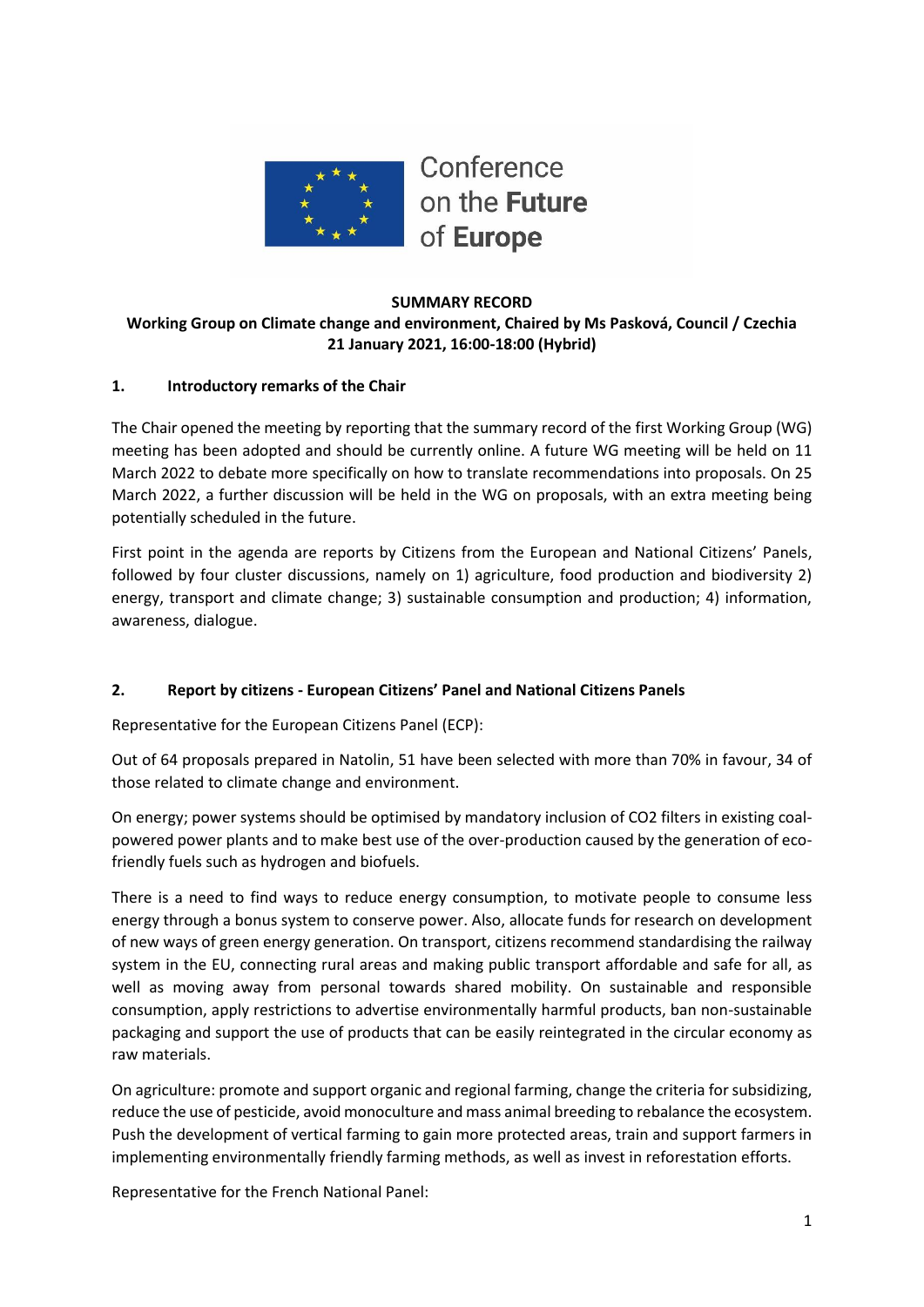Recommendations centred on energy restraints. Consume less by avoiding use of excessive amounts of power, and through supporting research funds for innovation. Train transport should be available across the Union. Important to develop green hydrogen market, harmonise taxes and subsidies for means of transports - plane tickets should not be less expensive than train tickets. The Common Agriculture Policy (CAP) needs to favour the quality of products and developing good practices while improving the protection of natural areas and ecosystems. Furthermore, there is a need to "relocalise" production systems for short, local production chains, to improve the protection of ecosystems in nature and to create protection zones in urban and rural areas. In addition, there is a need for a carbon tax that punishes those who commit abuses through 'greenwashing'.

Representative for the German National Panel:

Recommendations of the first official national citizens' forum in Berlin, Germany highlight the need for a regulation on a guaranteed lifetime of products, i.e. to introduce a legal guarantee on aproductspecific, maximally extended guaranteed lifespan for products produced and sold in the EU, and creating transparency for consumers. Furthermore, the establishment of climate import duties passed on as the monetary equivalent of climate damage-, with a sustainability point system is to be introduced for certain products.

# Representative of the Dutch National Panel:

68% of Dutch people think the EU should take a leading role in combating climate change and the EU should develop a clear vision on the future. Furthermore, they think that citizens should adapt their own behavior to achieve change. Instead of playing the blame game, countries need to look for agreements, exchange knowledge and create solutions together. There needs to be a better, fairer, and simple system for reducing CO2 emissions. Communication on climate change challenges needs to be clearer and also more positively, indicating equally the opportunities. Leaders should also set the example through, for instance, less air travel and more remote meetings.

## **3. Discussion clustered around topics**

## 1) *Agriculture, food production and biodiversity*

- Set up new protected areas for species in danger of extinction.
- Meat production processes such as bovine mass breeding for meat production should be more regulated and their use be possibly reduced.
- Some argue that there is a need to tackle intensive farming; others think that for legislative purposes, the term 'intensive farming' must be defined carefully and accurately, to which some replied this is also covered by the EU farm-to-fork strategy.
- Avoid the excessive use of pesticides through intensive farming and use medicines only to treat sick animals, not for prevention to avoid the creation of resistant germs.
- Need to review the European Common Agricultural Policy (CAP) to ensure subsidies promote organic farming methods. Others argued that the CAP reform has been decided until 2027 and that it already supports organic farming. Food safety aspects also need to be taken into account.
- Need for a new economic model in Europe to distribute resources more equally, not necessarily focused on increased production. The sustainable transition should not be done at the expense of the most vulnerable, need to prioritise measures for those facing energy poverty.
- Need to make clear that it is through dialogue that we can transform our society. Must seek to ensure that EU budget is used to make social contributions to a more climate friendly society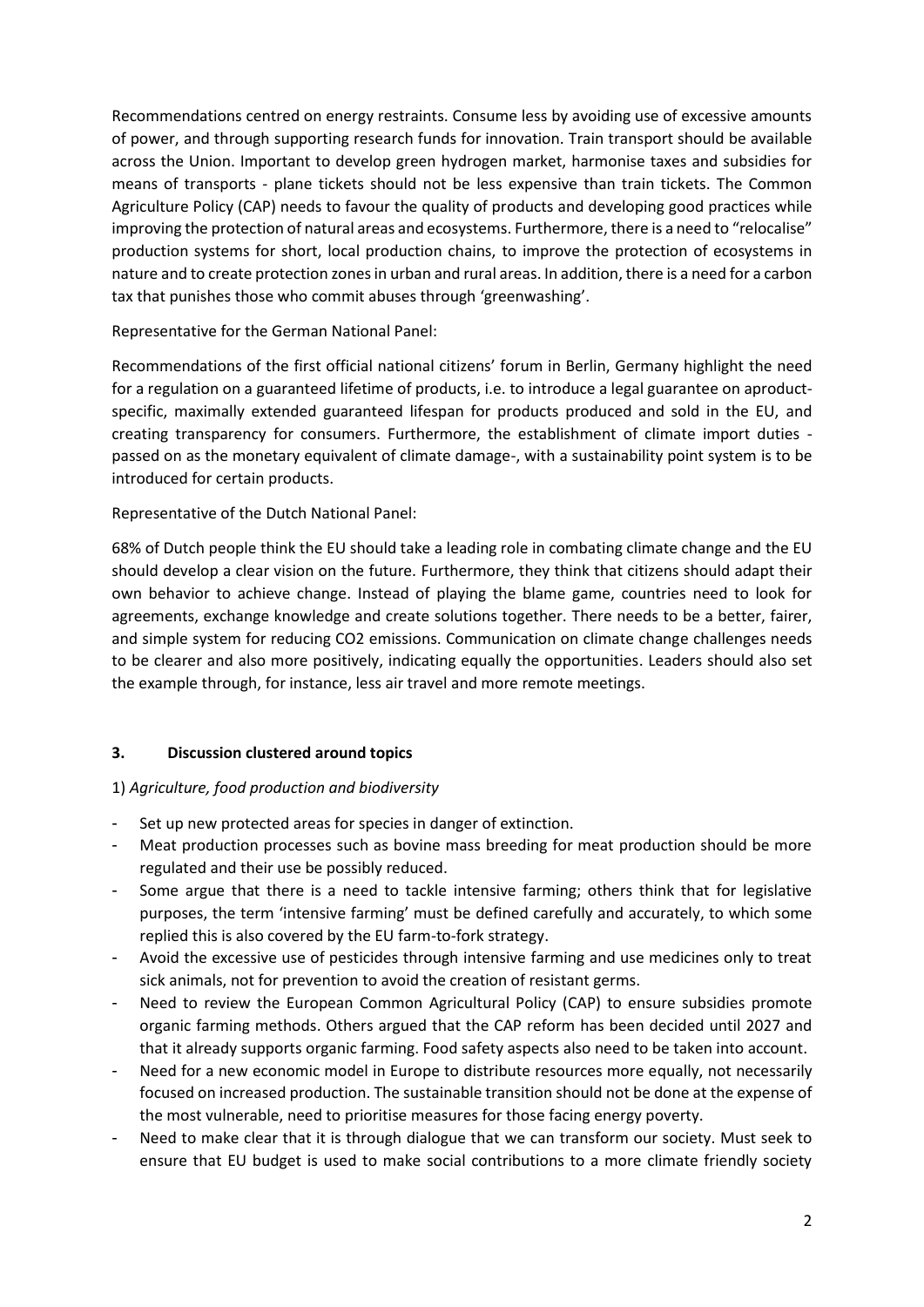through social funds, broken down at the national and regional level, all in dialogue to achieve consensus.

- The EU needs to be particularly careful in its trade deals when looking at consequential environmental impacts. Needs strategic plans on a national level to ensure biodiversity protection and food security.
- Member States' natural environments are diverse, so it is important to take into account each region's context.
- Some citizens saw their role more in describing desirable outcomes and that politicians were responsible for designing the concrete solutions and funding needed for implementation.

## 2) *Energy, transport and climate change*

- Need to have an energy mix at the height of our environment ambitions, support investment and research. It takes time to reduce emissions and increase renewable energy, so there is still a need for alternative, low emitting energy sources to replace more polluting forms of energy such as coal.
- Green hydrogen is an example, even though it requires very high levels of investment due to the energy required to create it. Still the key need is to get out of fossil fuels and promote electric cars.
- On energy transition, there is a need for transitional fuels such as gas, and not overly rely on Russia as a provider, highlight new projects, new ways of brining green energy to Europe in a way that makes Europe non-dependent on a single source.
- Some opposed the support of nuclear energy, while other participants welcomed the EU taxonomy. Still others stressed the need for safe energy as precondition for citizens' prosperity.
- Need to promote public transport and include it in the transition of our most rural areas. Need a real strategy for institutional follow-up.
- The EU did not manage to have any step forward on railroad standardisation, this is crucial. To have high-speed trains and night trains we must set a single standard of railroad energy in Europe.
- Broad support for an increase in investments in public transports, but in order for public transport to be reliable, efficient, and affordable it must stay in public hands, not private. It is important to keep in mind that many of the recommendations will have social consequences and that these social consequences should not be overlooked.
- It is important to get more people out of cars. However, these changes will have an impact on the car industry and on millions of workers, so we need to consider this issue more deeply and develop just transition plans.
- CO2 emitting facilities should be equipped with filters, while buildings should be regulated to be more environmentally friendly.
- While there is a need to invest in train transport, we will still need aviation transport in the future so need to find solution to ensure that each transport mode costs the right price and takes into account the environmental and social aspects.
- Need to promote the 'blue economy': the sea environment is degrading due to overfishing and pollution. Sea protection should be at the front stage of the global agenda.
- Need to ensure a 'just transition' more generally through a just transition legal framework and to provide adequate funding for the transition and more funding for research is also necessary.

3) *Sustainable consumption and production*